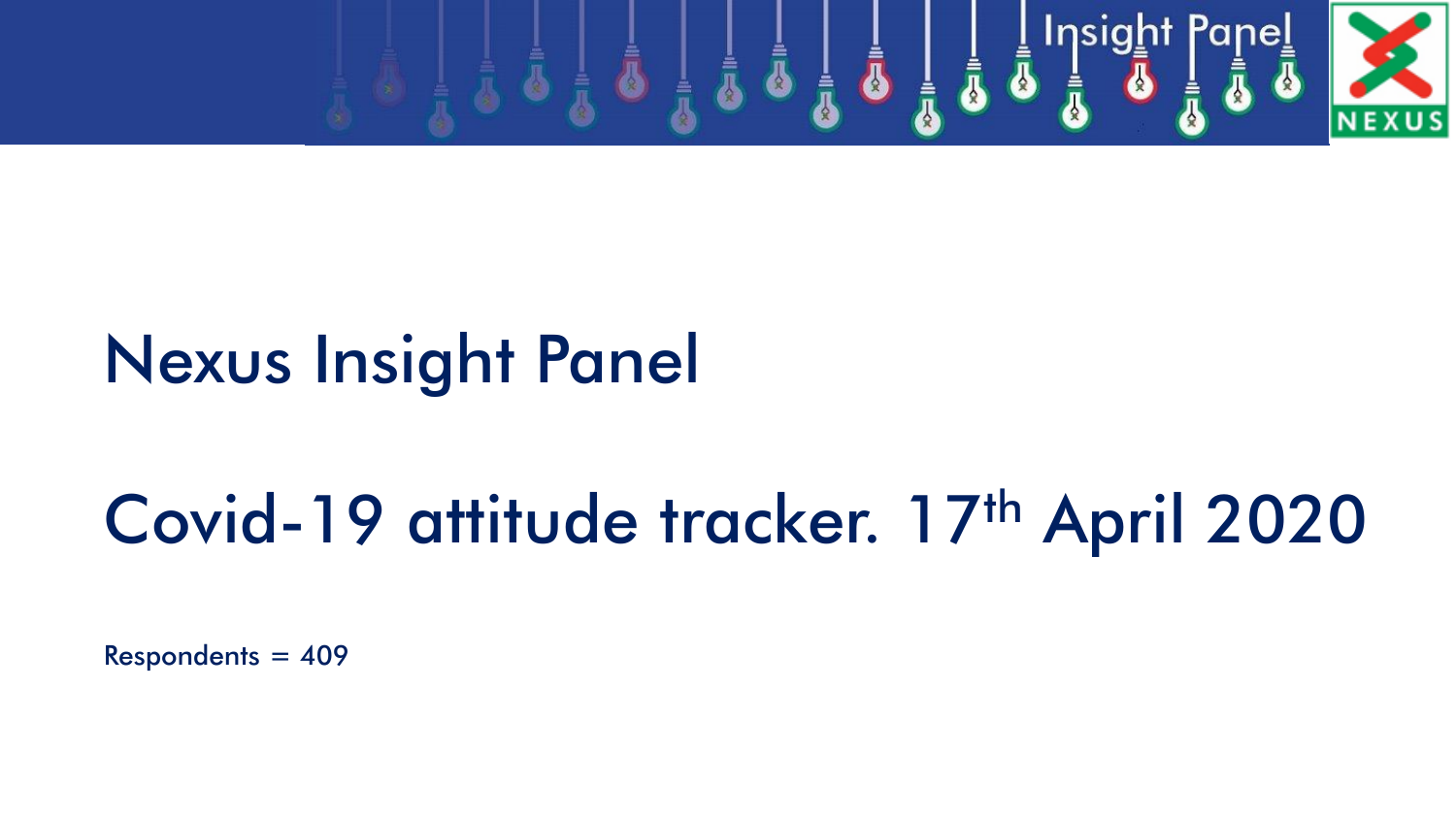

% of people who said "excellent" or "good" when asked how they think Bus/Metro/Airlines/Rail have responded to the pandemic.

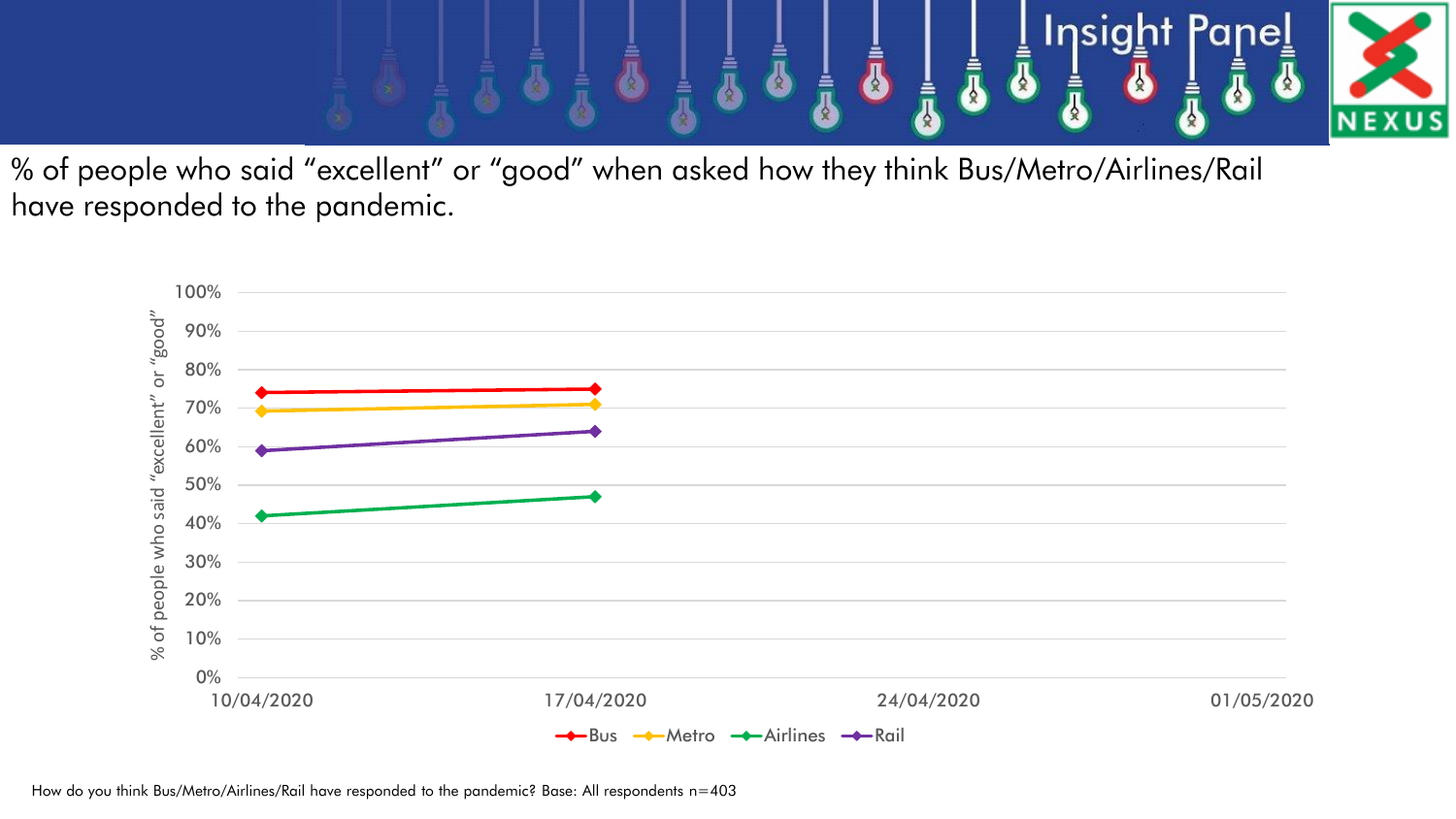

Perceptions of how transport providers have responded to the pandemic have remained stable.



How do you think Bus/Metro/Airlines/Rail have responded to the pandemic? Base: All respondents n=403 (Excludes don't knows)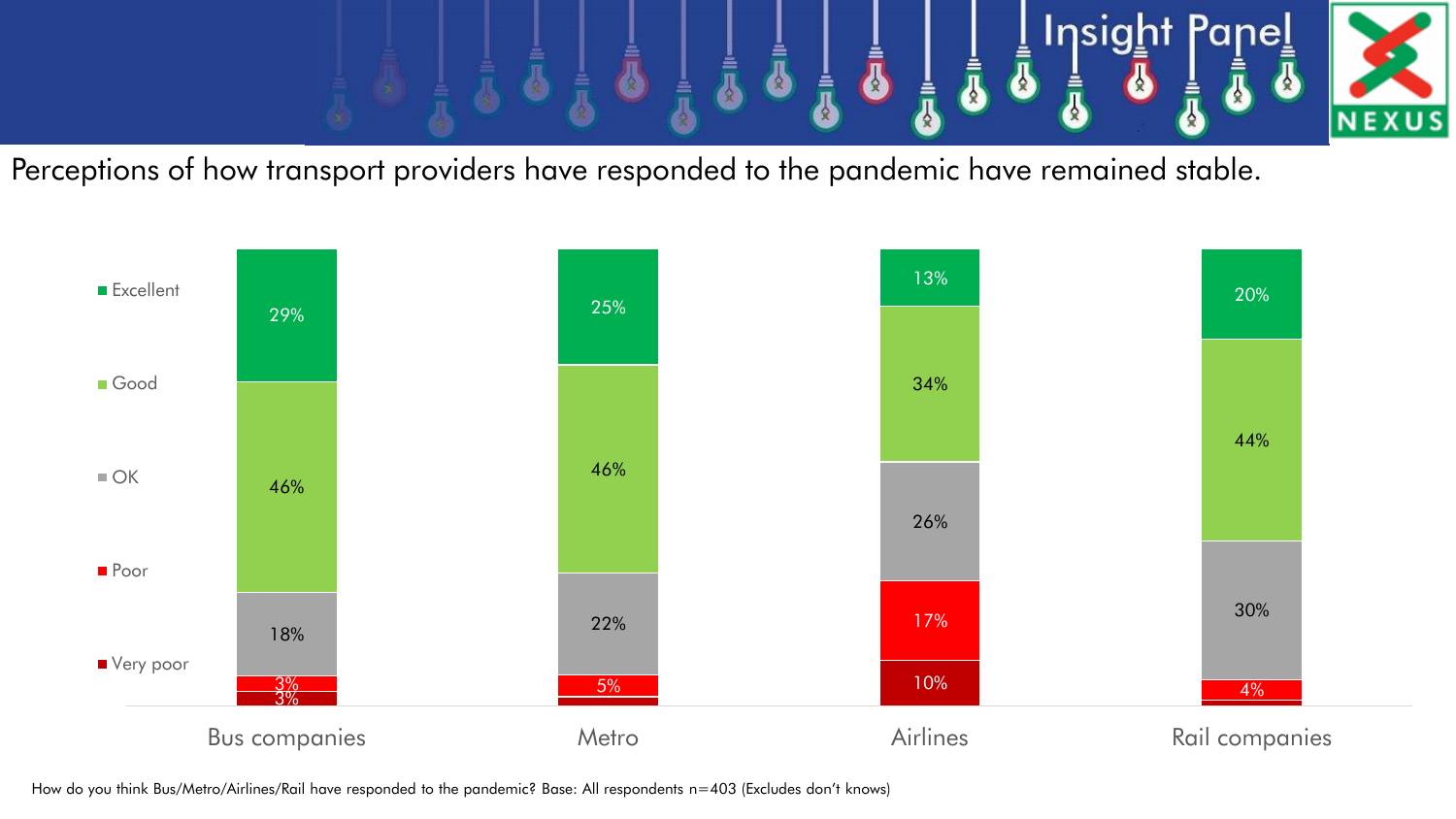

The proportion of people walking or cycling more than before the outbreak is continuing to rise as the lockdown progresses.

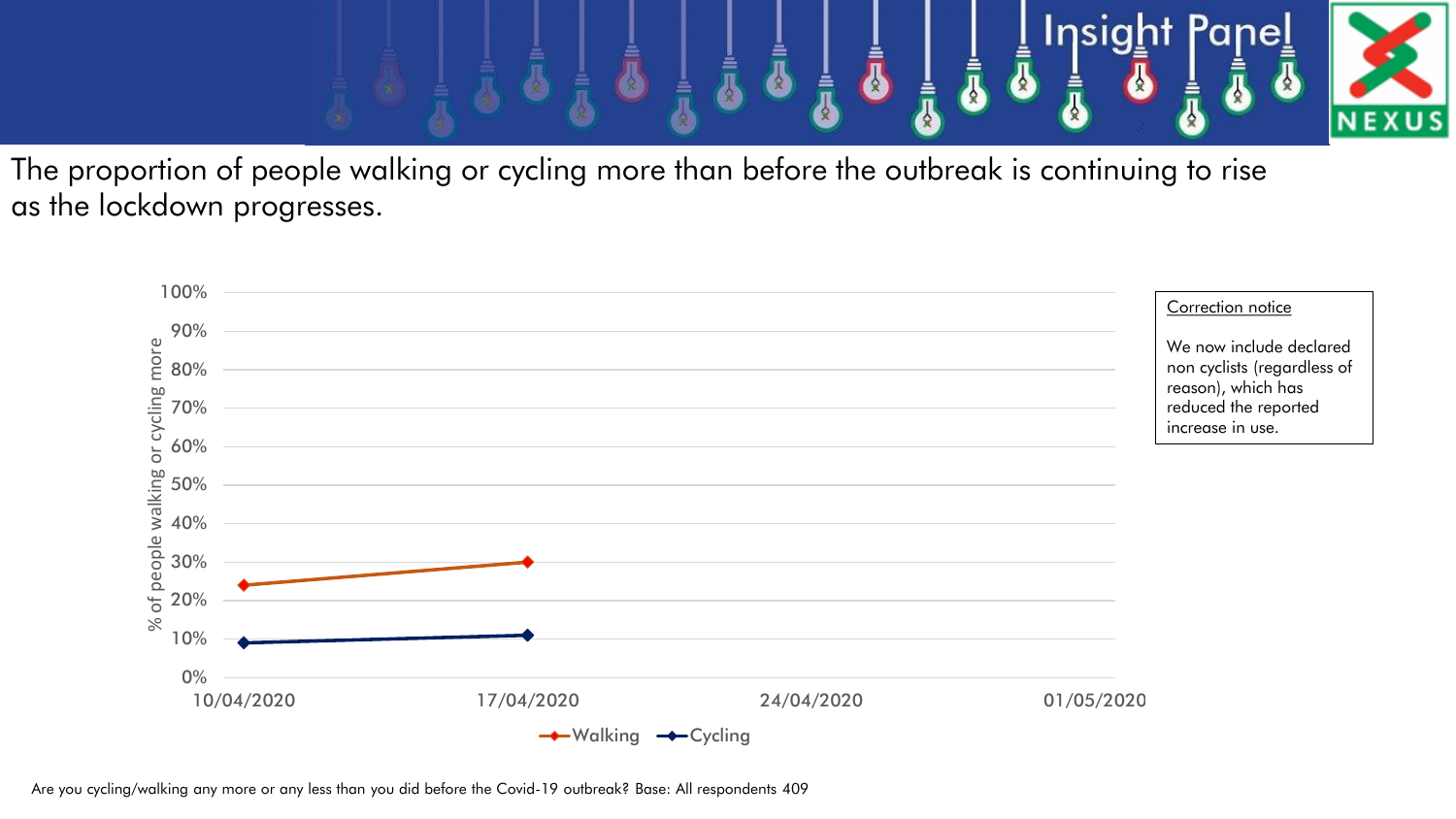

The most reported benefit among those walking and cycling more is improved mental health. During this period of isolation, this is particularly important.

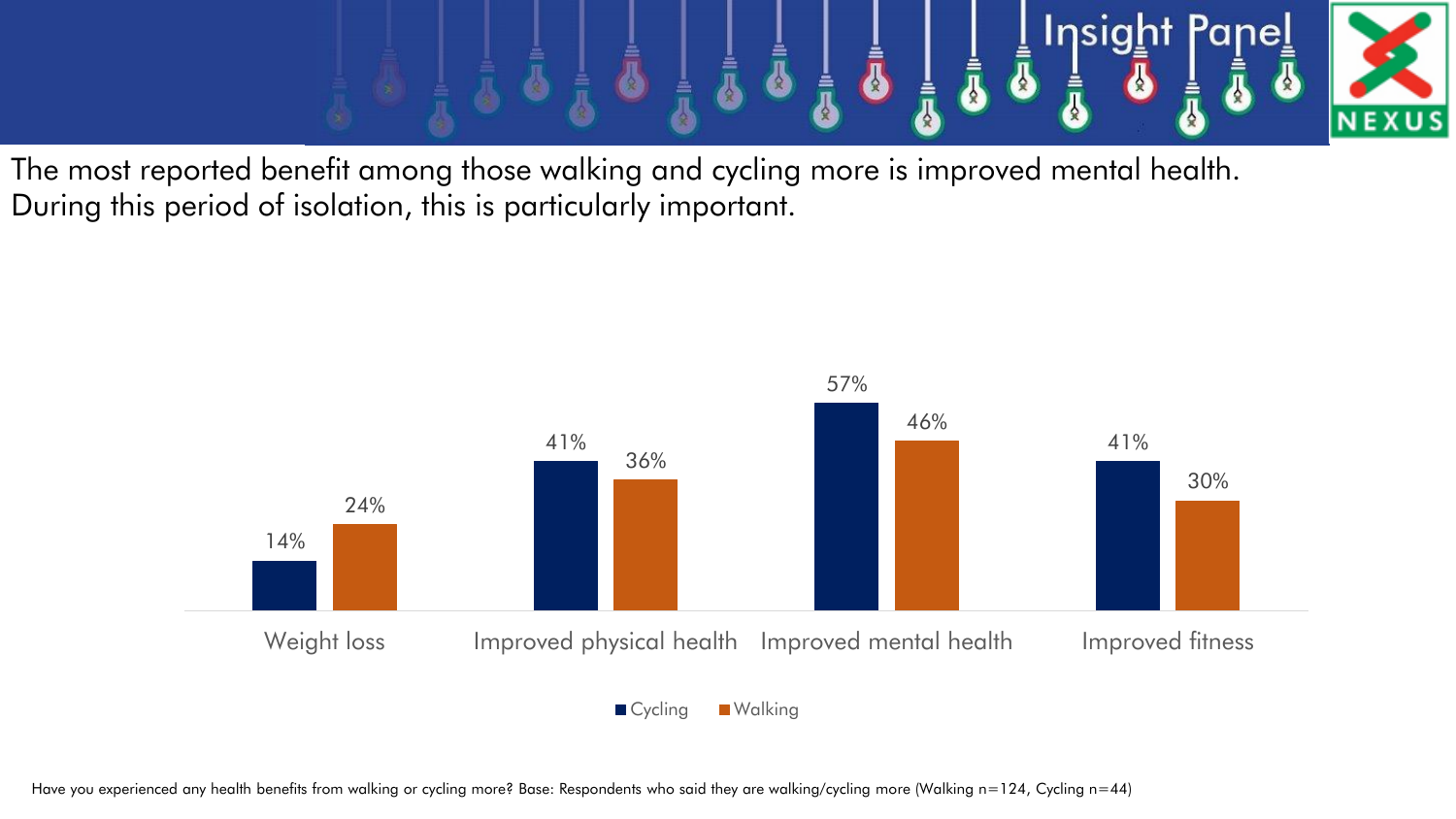

No change in overall mood this week with a slight reduction in those feeling very low.



How would you rate your mood today? (0 to 10 Very poor to excellent) Base: All respondents n=399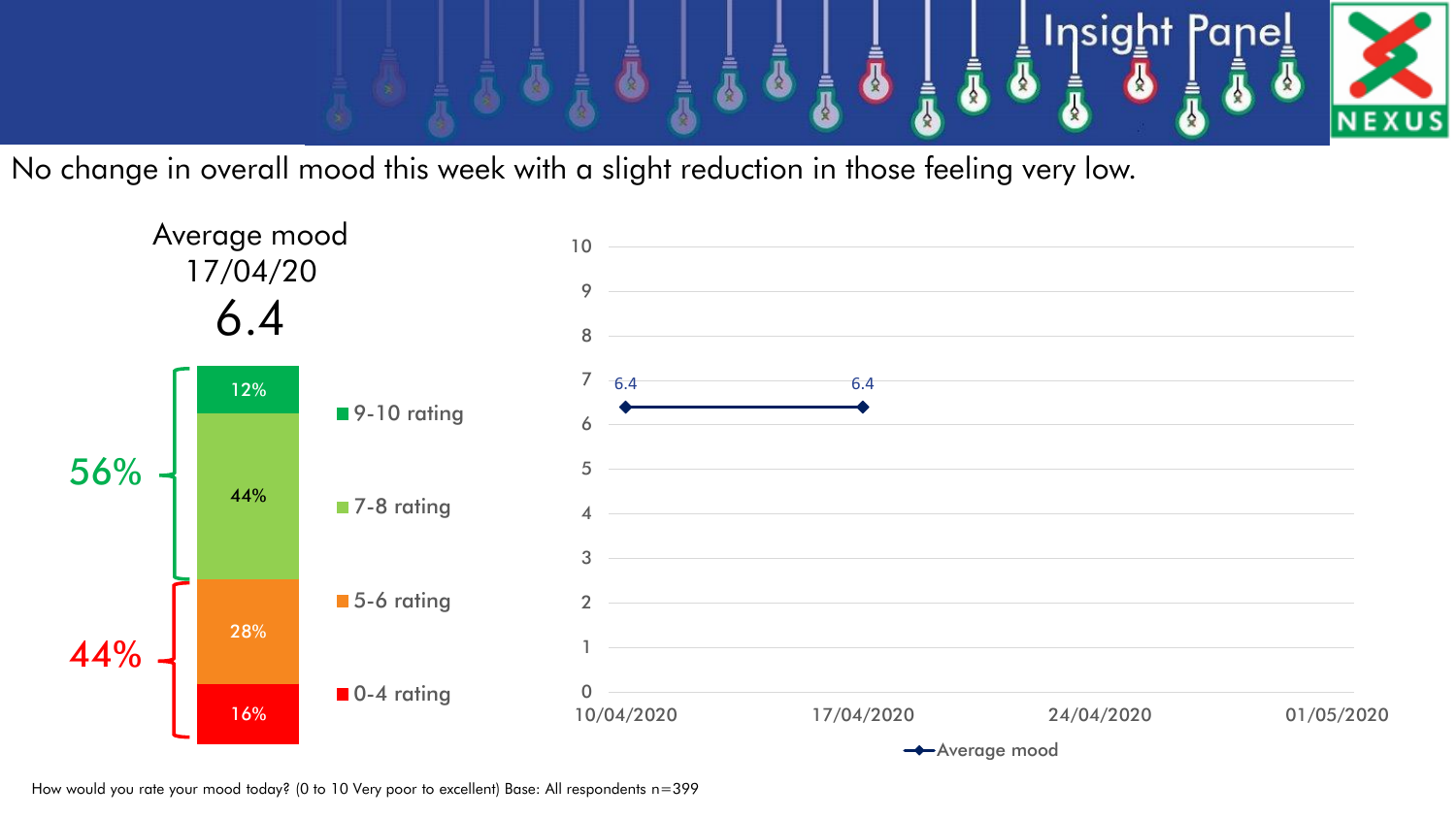

% of people thinking "the worst is yet to come" regarding Covid-19 and the way it is going to change in the coming month – *a more optimistic tone this week with fewer people thinking the worst is ahead of us.*



Thinking about Covid-19 in the UK/our region, and the way it is going to change in the coming month, which of the following best describes your opinion? Base: All respondents n=405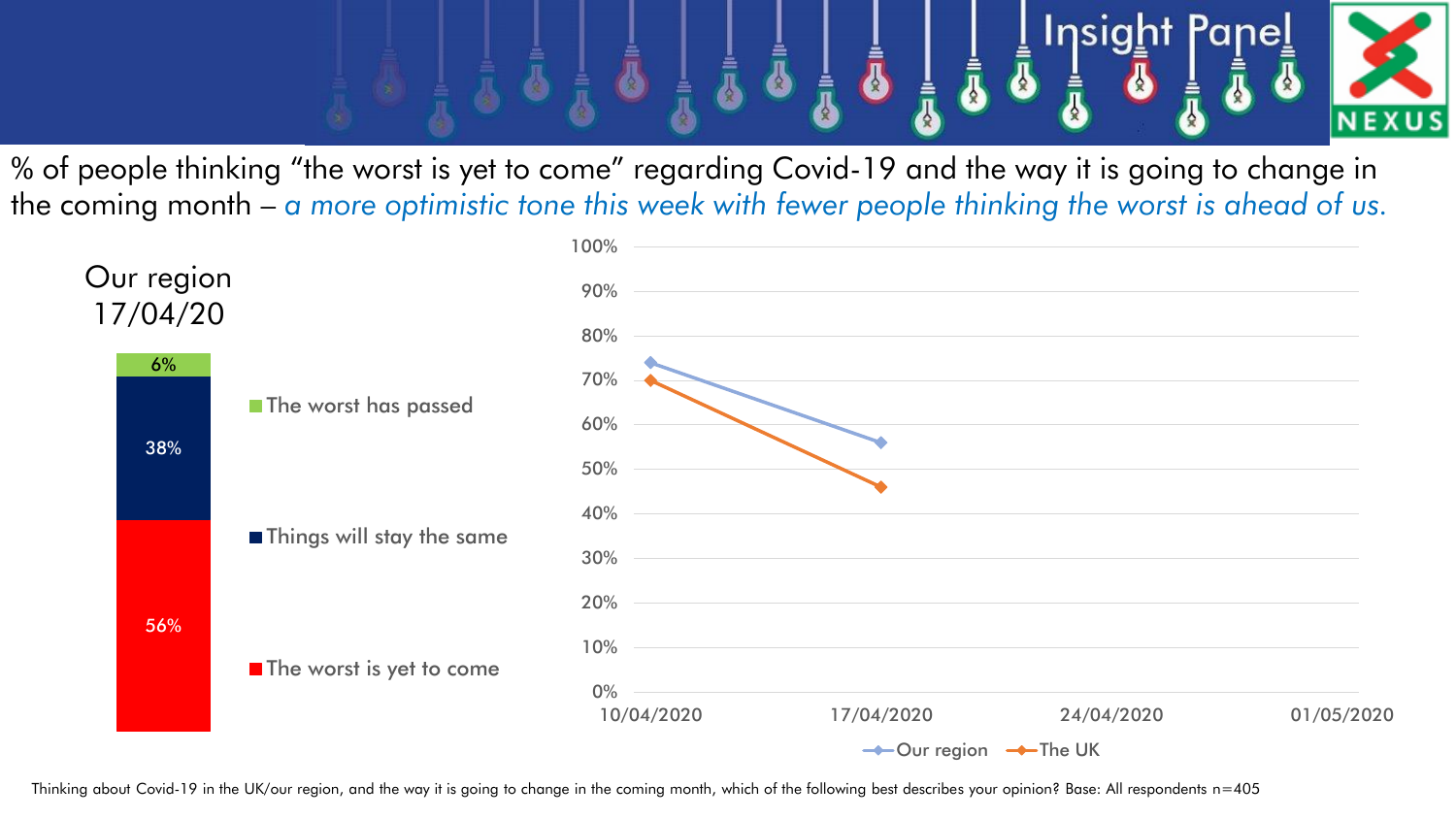

But levels of concern about Covid-19 remain very high

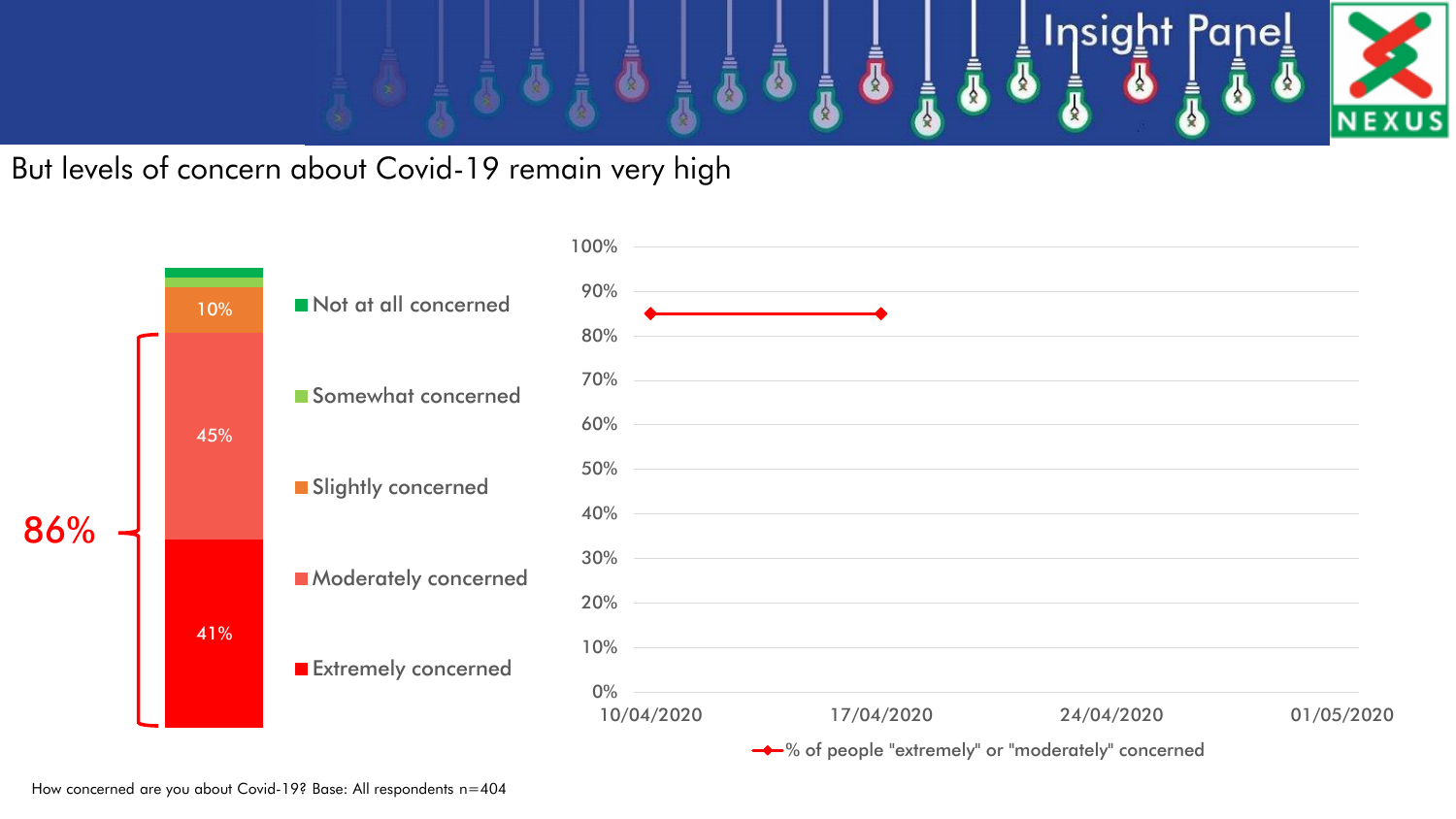

## When will respondents engage with leisure activity again? – *Broadly the same position this week*





Given what you know today, when do you anticipate doing the following? Base: All respondents n=409 (Excludes N/A)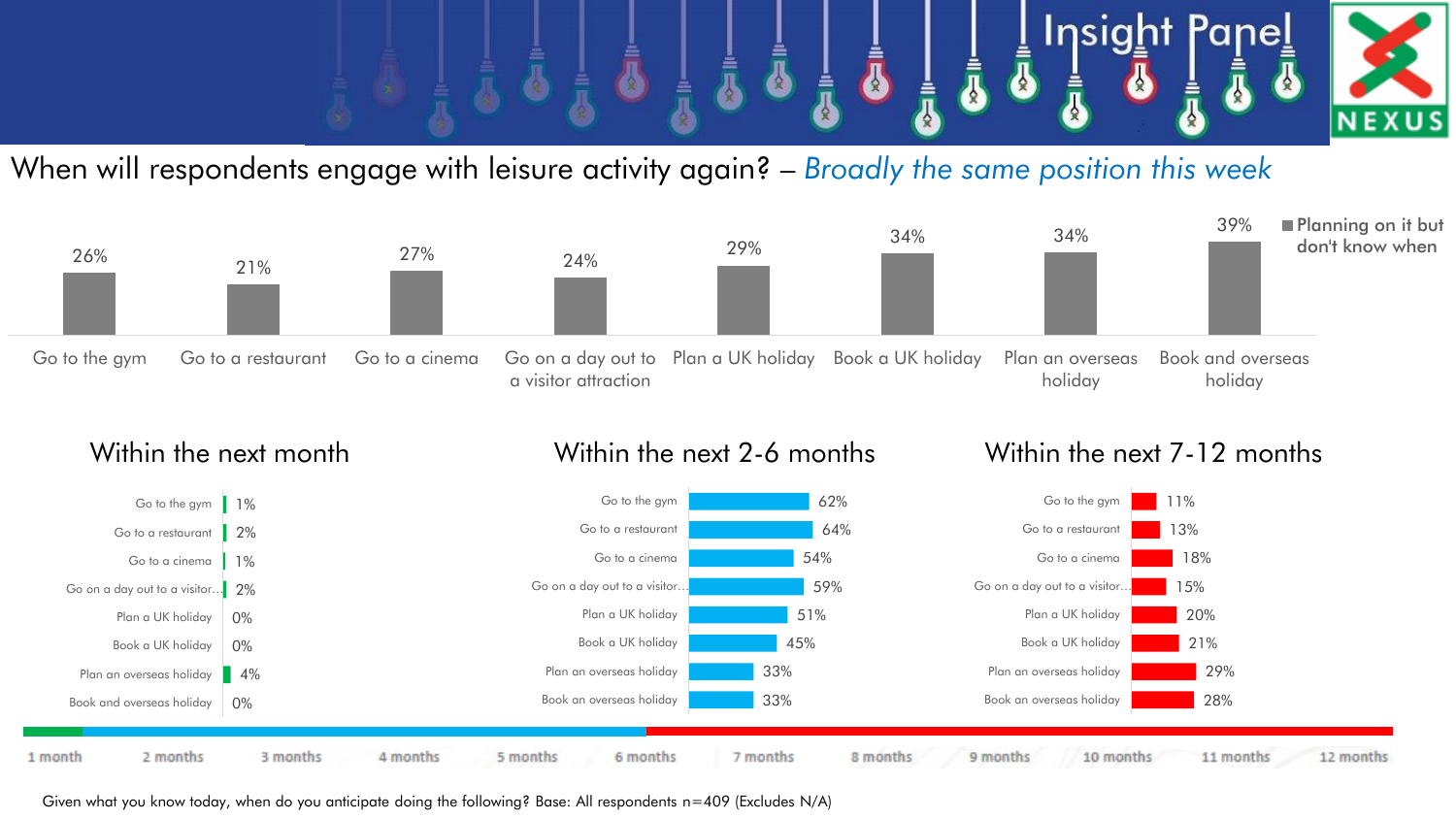

### When will respondents use public transport again? – *Majority still think this is several months away*





Given what you know today, when do you anticipate doing the following? Base: All respondents n=400 (Excludes N/A)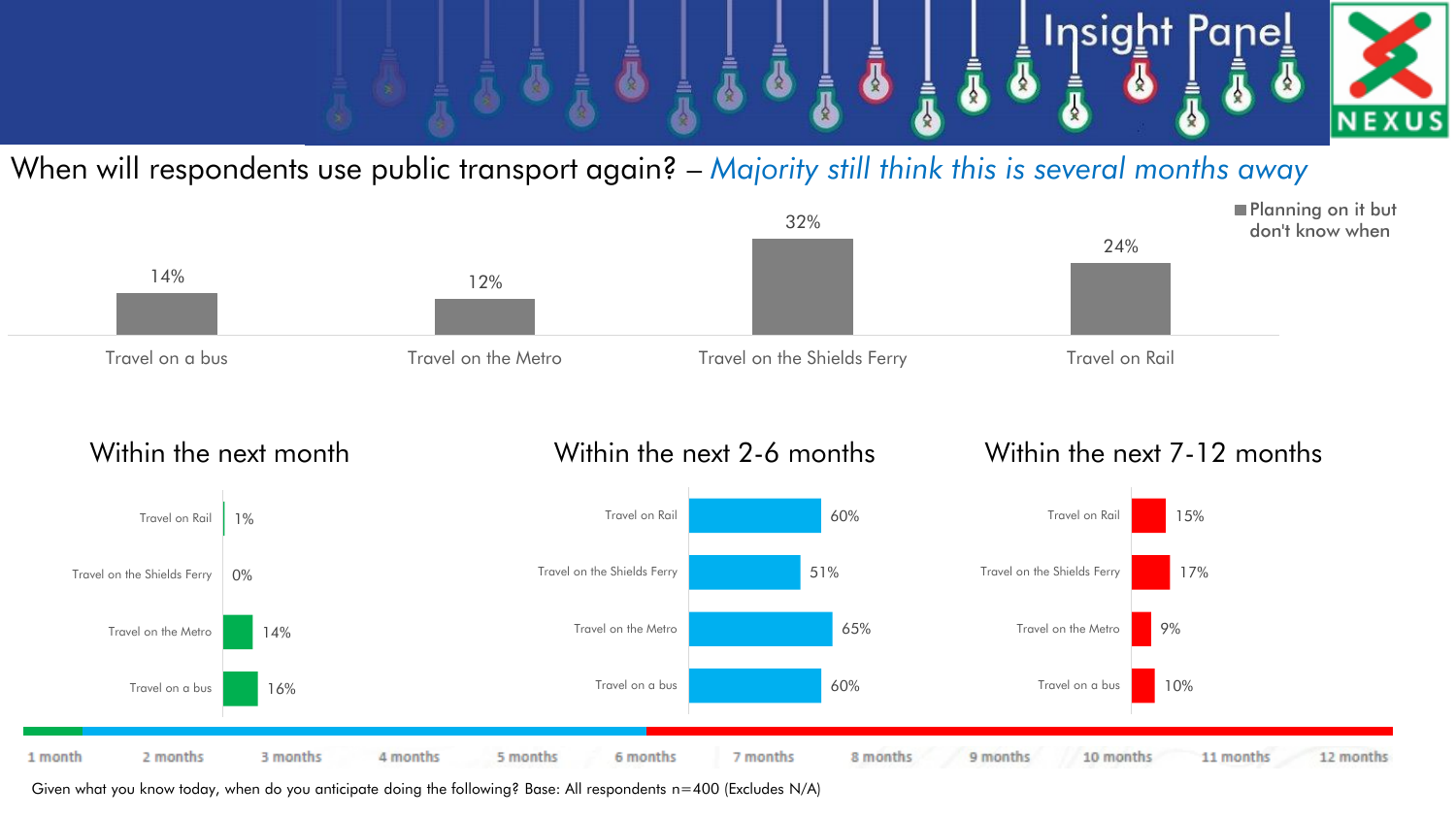

Significantly fewer people thinking restrictions will become stricter from 40% last week to 13% this week, but an apparent acceptance that normality will take longer to achieve



Given what you know today, how do you think social distancing rules will change? Base: All respondents n=401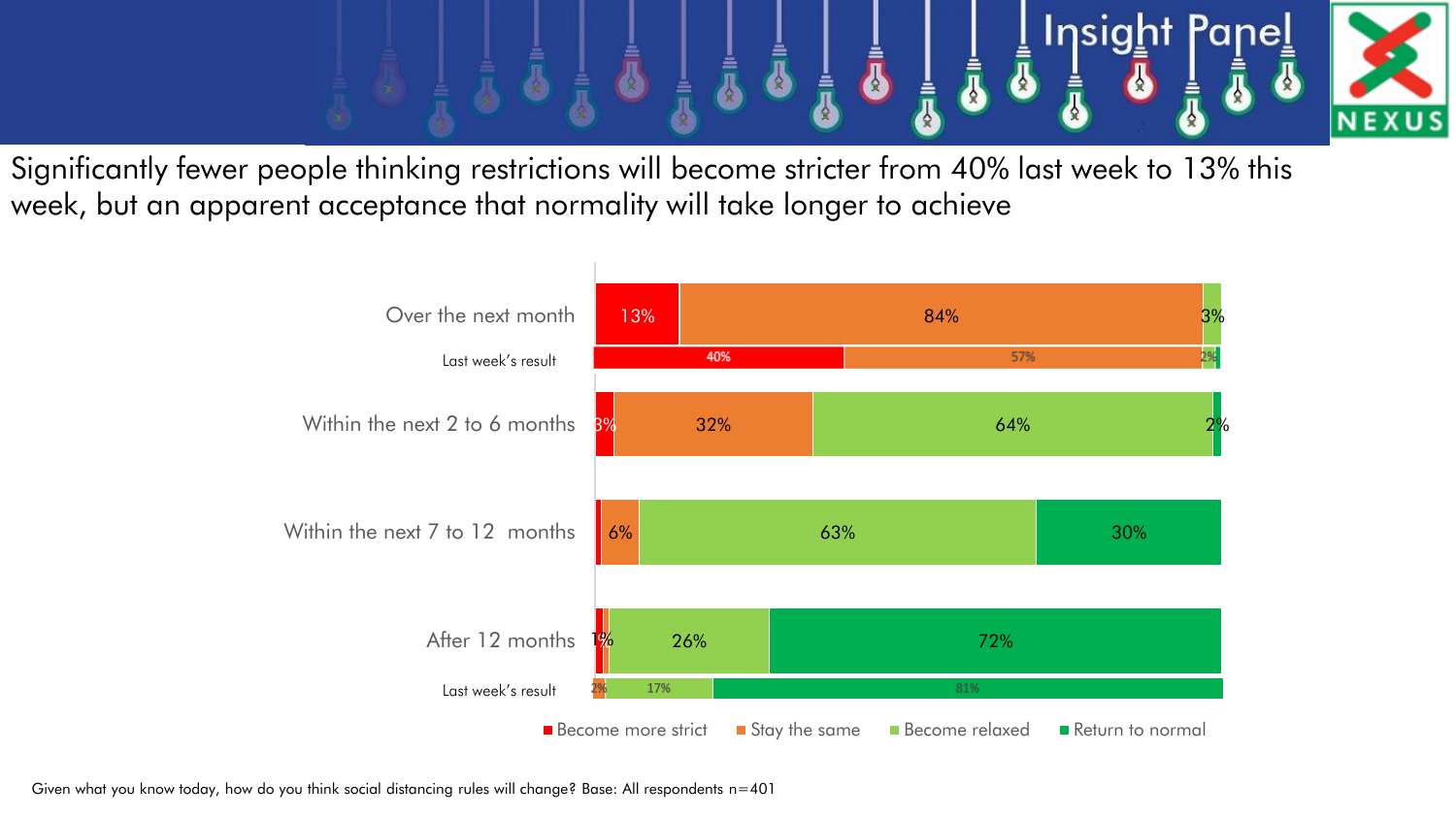

Those expecting to work from home have increased at the expense of using public transport

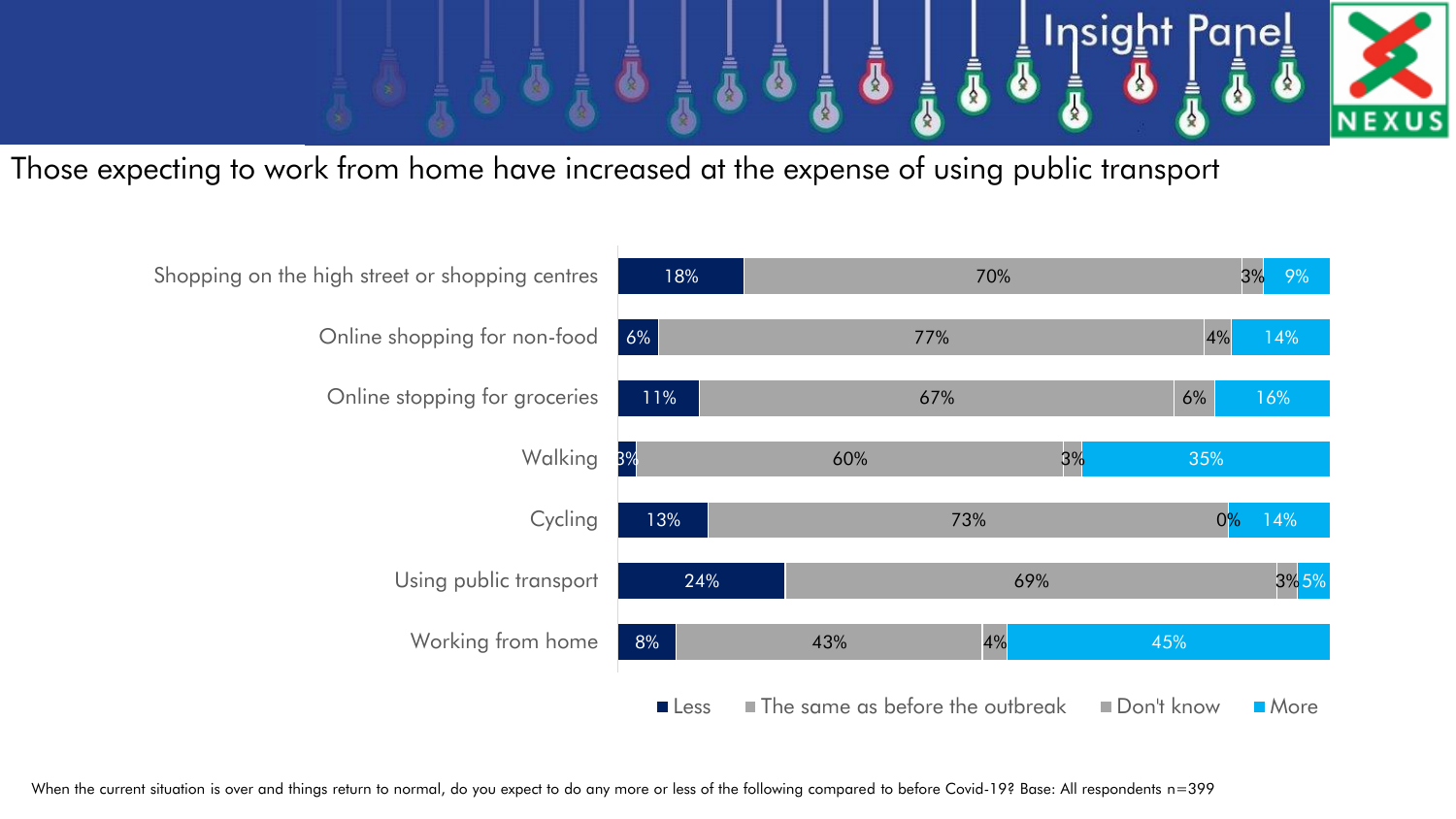

#### The working from home experience

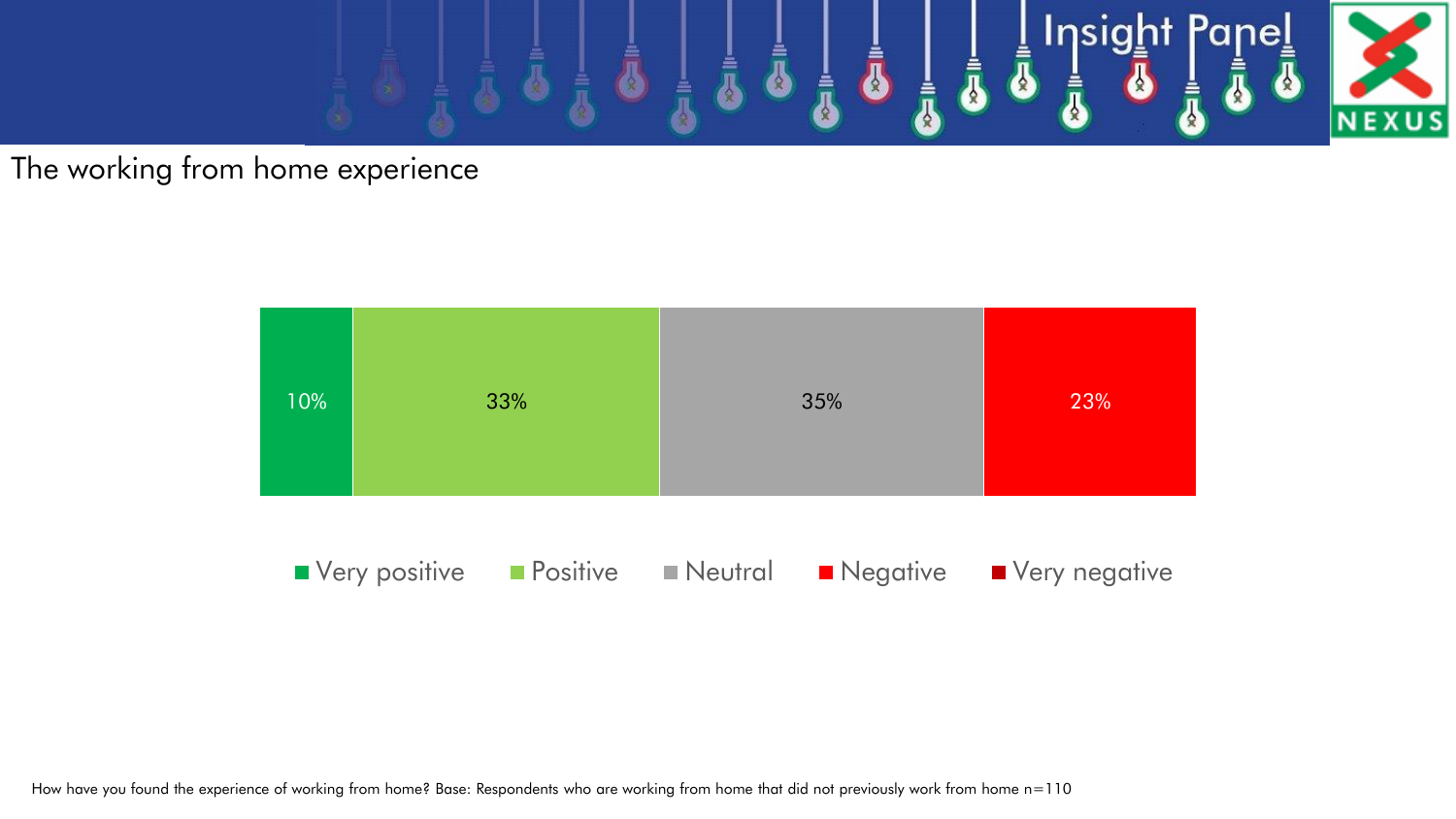

Will employers permanently introduce working from home when social distancing is eased?

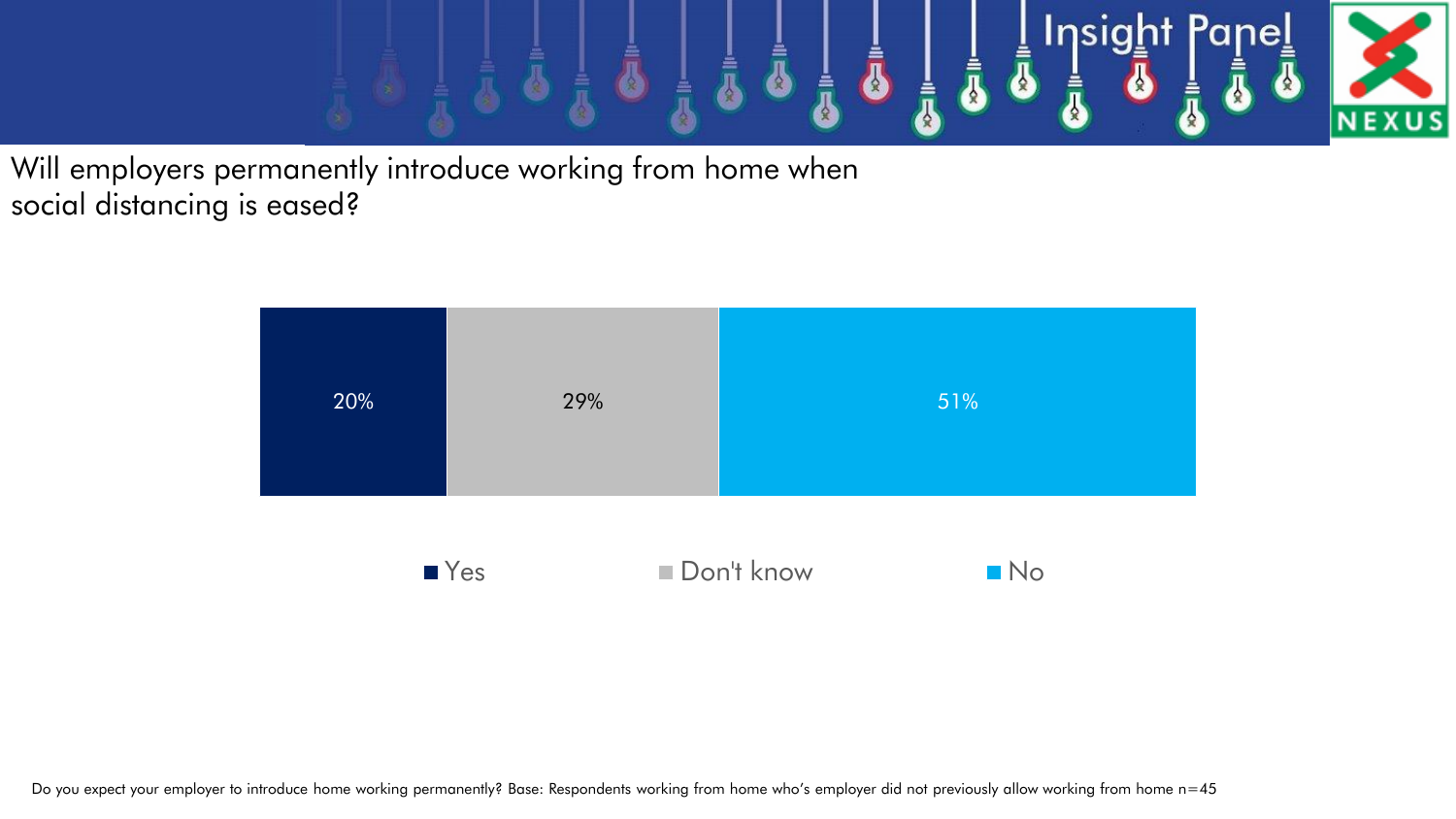

Will you download the NHS Covid-19 contact-tracing app?



When the app becomes available will you download it? Base: All respondents n=408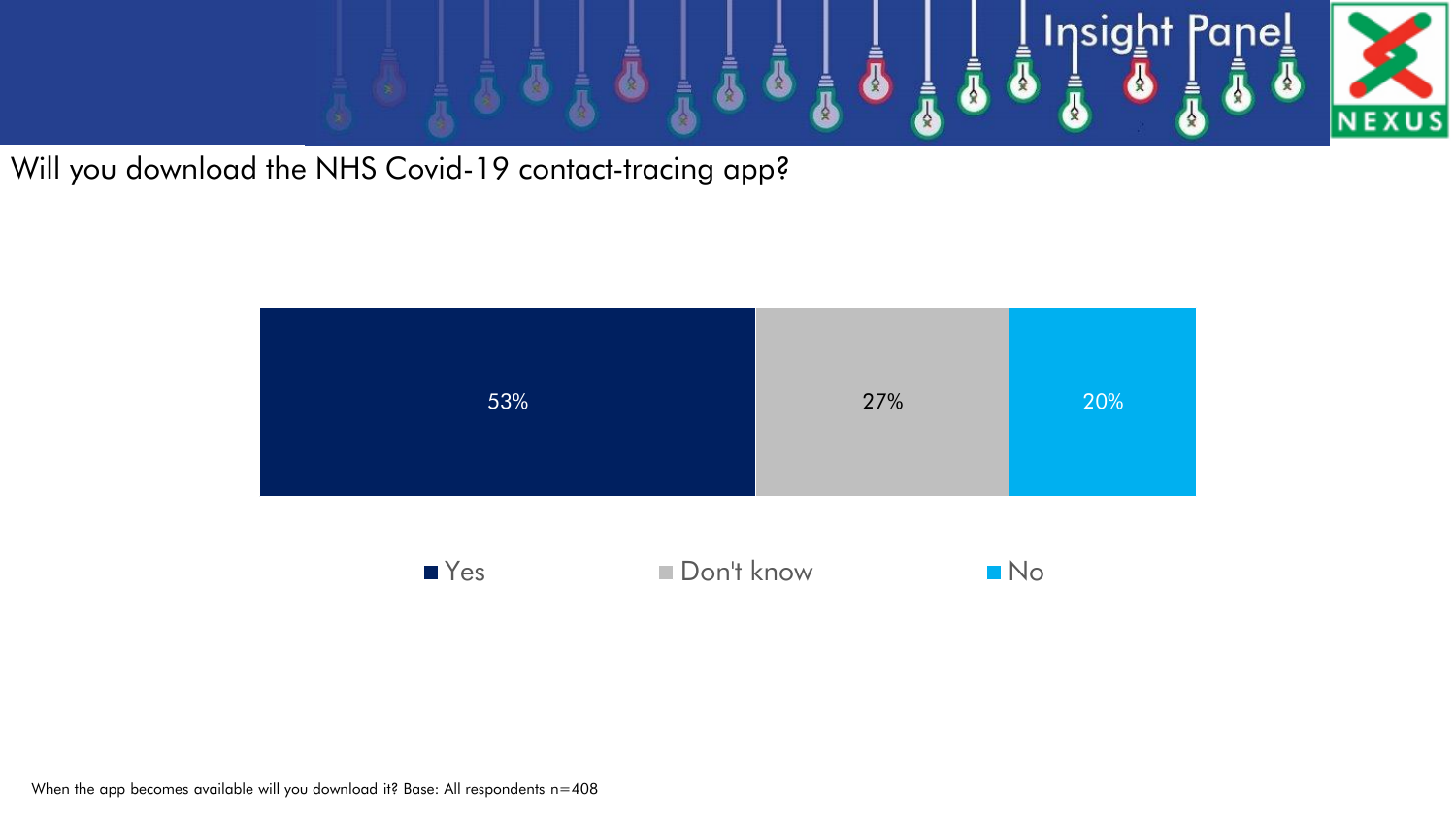

More than half of those who support the app believe there should be some form of encouragement or enforcement.